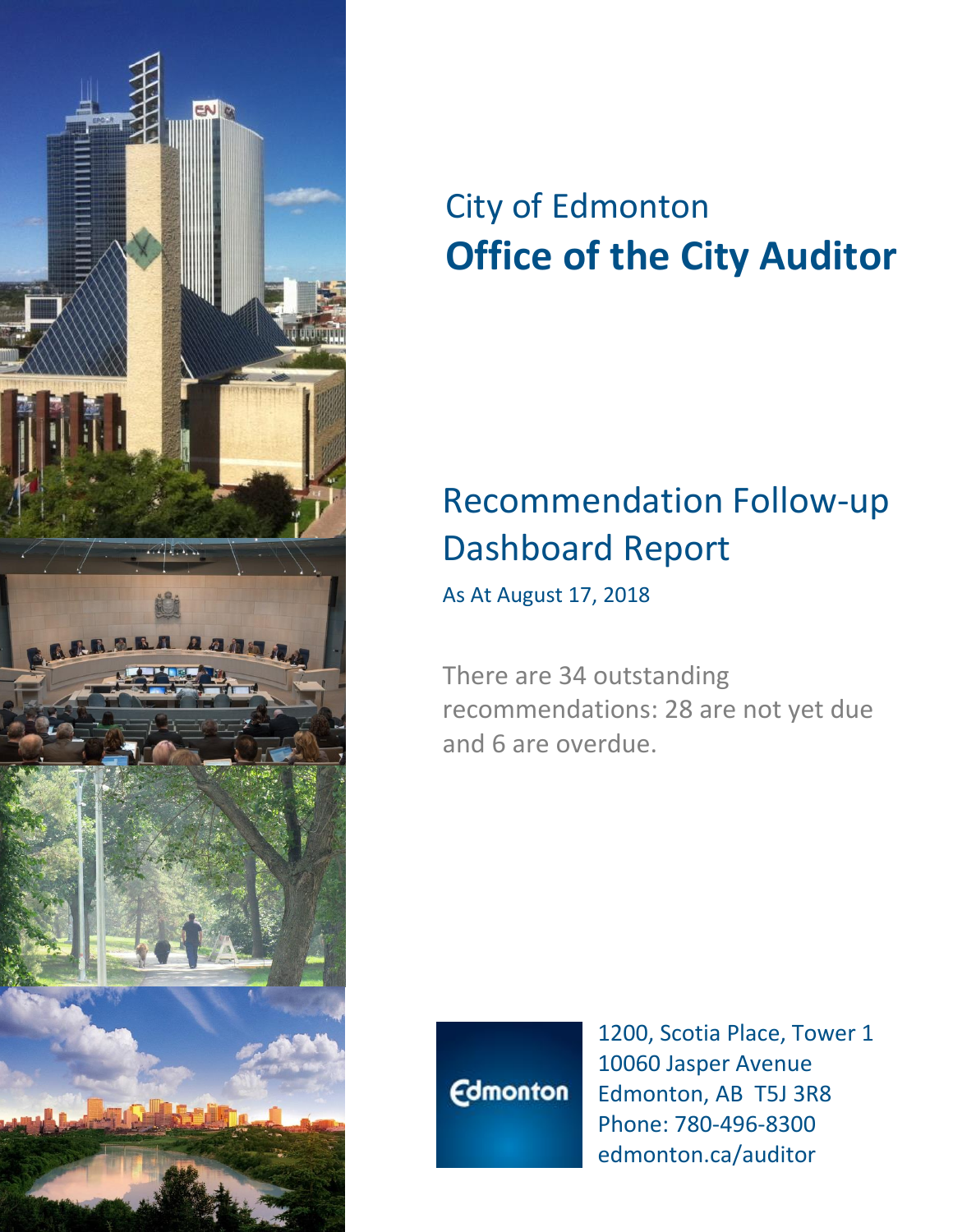#### Closed Recommendations

 $\frac{1}{2}$ 

**CONTRACT** 

 $\mathbf{a}$  and

In the period since our last report (June 12, 2018) the administration closed four recommendations

|    | <b>Project Name</b>                                  | <b>Department</b>                                    | <b>Recommendation</b>                                                   |
|----|------------------------------------------------------|------------------------------------------------------|-------------------------------------------------------------------------|
|    | <b>Waste Services</b><br>Audit                       | <b>City Operations</b>                               | Rec 7 - Condition Assessment and Data<br><b>Verification Procedures</b> |
| 2. | <b>POSSE System</b><br><b>Review</b>                 | Urban Form and<br>Corporate Strategic<br>Development | Rec 2 - Determine the Value and Total Cost of<br><b>POSSE</b>           |
| 3. | <b>Sand Recycling</b><br>Audit                       | <b>City Operations</b>                               | Rec 4 - Program Management and Oversight                                |
| 4  | Continuous<br>Auditing - Vendor<br>Master File Audit | <b>Financial and Corporate</b><br><b>Services</b>    | Rec 3 - Vendor Master File Clean Up                                     |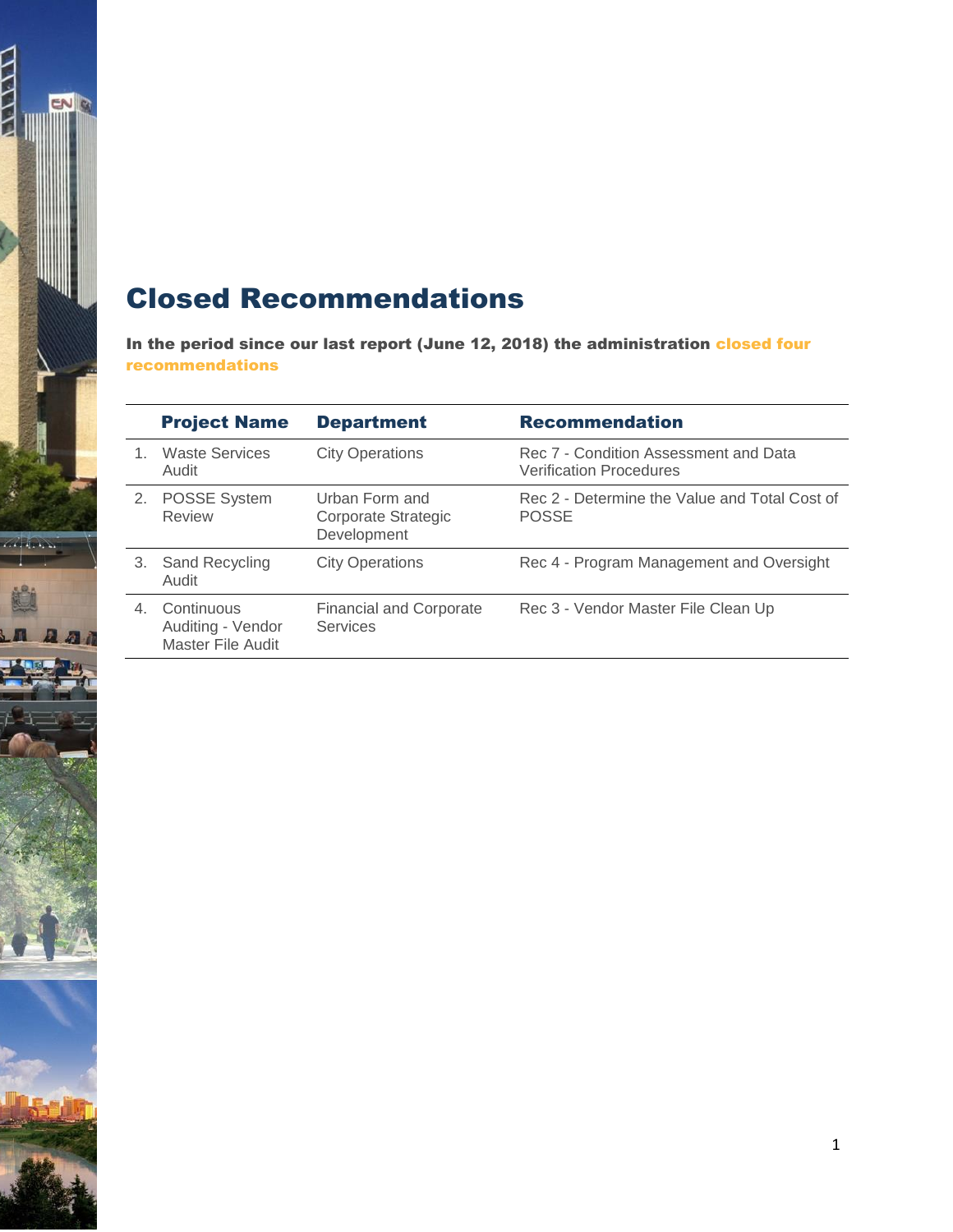

#### Overdue Recommendations

There are six overdue recommendations. They are all less than one year overdue.

|    | <b>Project Name</b>                                     | <b>Department</b>                          | <b>Recommendation</b>                                               | <b>Months</b><br><b>Overdue</b> | <b>Revised</b><br><b>Due Date</b> |
|----|---------------------------------------------------------|--------------------------------------------|---------------------------------------------------------------------|---------------------------------|-----------------------------------|
| 1. | Sand Recycling<br>Audit                                 | <b>City Operations</b>                     | Rec 2 - Performance<br><b>Management System</b>                     | 10                              | 10/15/2018                        |
| 2. | Bus and LRT<br>Review                                   | <b>City Operations</b>                     | Rec 3 - Transit Funding and<br>Fares                                | 8                               | 12/31/2018                        |
| 3. | Continuous<br>Auditing -<br>Vendor Master<br>File Audit | Financial and<br><b>Corporate Services</b> | Rec 4 - Vendor Master File<br>Monitoring                            | 8                               | 11/30/2018                        |
| 4. | <b>Waste Services</b><br>Audit                          | <b>City Operations</b>                     | Rec 5 - Improve Business<br>Case Process                            | $\mathbf{2}$                    | 10/5/2018                         |
| 5. | Employee<br><b>Business</b><br>Expense Audit            | Financial and<br><b>Corporate Services</b> | Rec 4 - Examine Improvement<br>Opportunities                        | 2                               | 8/30/2018                         |
| 6. | <b>Waste Services</b><br>Audit                          | <b>City Operations</b>                     | Rec 3 - Regulated versus<br>Non-Regulated Allocation<br>Methodology | 1                               | 10/19/2018                        |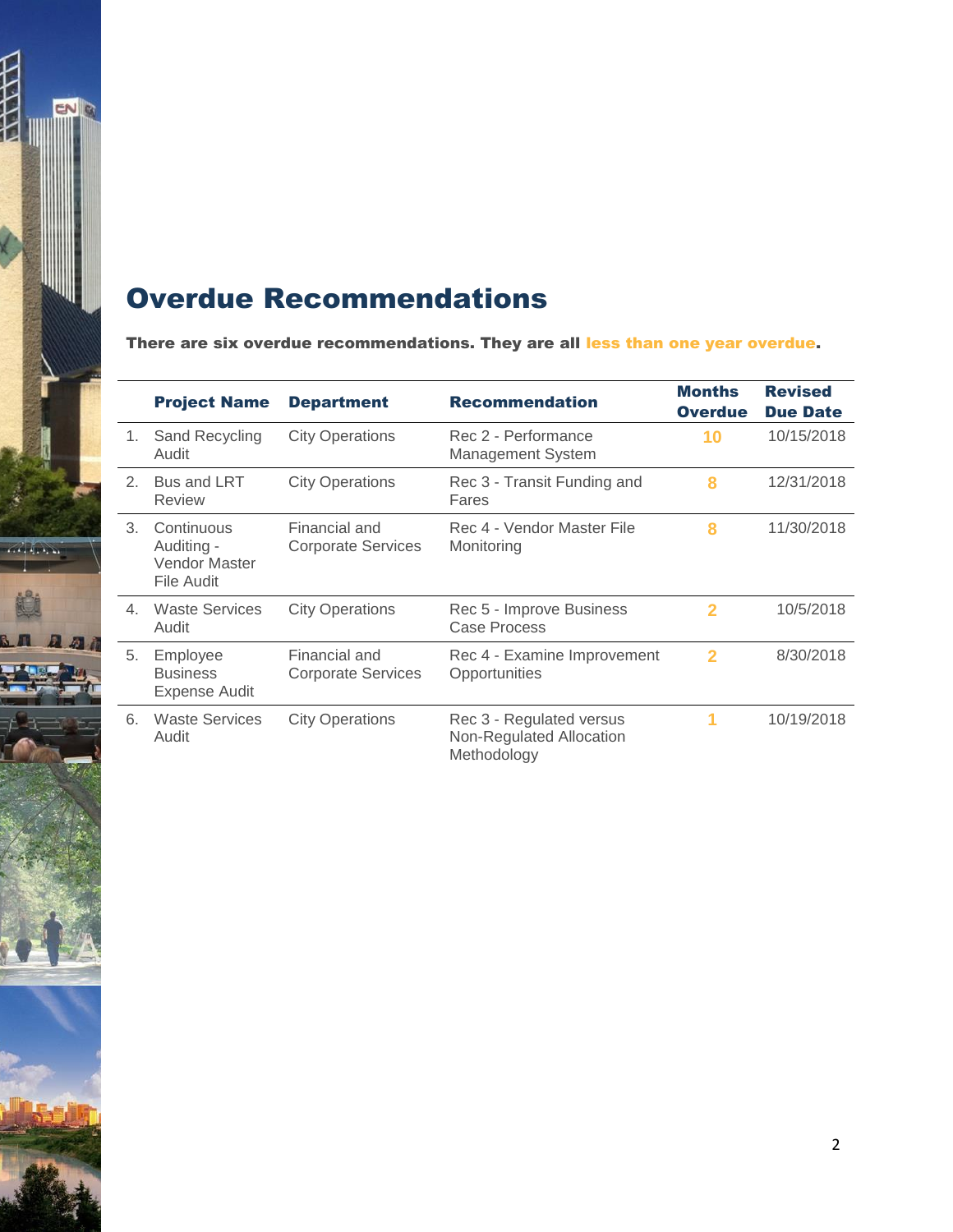

### Recommendations Not Yet Due

#### There are 28 recommendations that are not yet due.

|    | <b>Project Name</b>                                        | <b>Department</b>                         | <b>Recommendation</b>                                                                                                       | <b>Months</b><br><b>Until Due</b> | <b>Due Date</b> |
|----|------------------------------------------------------------|-------------------------------------------|-----------------------------------------------------------------------------------------------------------------------------|-----------------------------------|-----------------|
| 1. | <b>City Pesticide Use</b>                                  | <b>Citizens Services</b>                  | Rec 2 - Compliance with<br>Regulations                                                                                      | 1                                 | 9/30/2018       |
| 2. | <b>Corporate Culture</b>                                   | Employee<br><b>Services</b>               | Rec 2 - Identify and<br><b>Formalize Corporate</b><br><b>Culture Office</b><br>Governance Structure<br>and Conduct Outreach | 1                                 | 9/30/2018       |
| 3. | <b>Edmonton Police</b><br><b>Service Staffing</b><br>Audit | <b>Edmonton Police</b><br><b>Services</b> | Rec 1 - Assess Patrol<br><b>Staffing Models</b>                                                                             | 4                                 | 12/31/2018      |
|    | 4. Edmonton Police<br><b>Service Staffing</b><br>Audit     | <b>Edmonton Police</b><br><b>Services</b> | Rec 2 - Improve Patrol<br><b>Staffing Model Data</b><br>Reliability and Accuracy                                            | 4                                 | 12/31/2018      |
| 5. | <b>Edmonton Police</b><br><b>Service Staffing</b><br>Audit | <b>Edmonton Police</b><br><b>Services</b> | Rec 3 - Reduce Patrol<br><b>Constable Self-</b><br>deployment                                                               | 4                                 | 12/31/2018      |
| 6. | <b>Edmonton Police</b><br><b>Service Staffing</b><br>Audit | <b>Edmonton Police</b><br><b>Services</b> | Rec 4 - Investigative<br><b>Support Bureau Staffing</b><br>Process                                                          | 4                                 | 12/31/2018      |
|    | 7. Edmonton Police<br><b>Service Staffing</b><br>Audit     | <b>Edmonton Police</b><br><b>Services</b> | Rec 5 - Funding Formula<br>Clarity                                                                                          | 4                                 | 12/31/2018      |
| 8. | 2017 Municipal<br>Election                                 | Office of the City<br><b>Clerk</b>        | Rec 2 - Voting Station<br>Oversight                                                                                         | 4                                 | 12/31/2018      |
| 9. | <b>Corporate Culture</b>                                   | Employee<br><b>Services</b>               | Rec 1 - Address<br>Perceptions in Corporate<br>Transformation                                                               | 4                                 | 12/31/2018      |
|    | 10. Waste Services<br>Audit                                | <b>City Operations</b>                    | Rec 1 - Performance<br>Management<br>Framework<br>Implementation                                                            | $\overline{\mathbf{4}}$           | 12/31/2018      |
|    | 11. Waste Services<br>Audit                                | <b>City Operations</b>                    | Rec 2 - Operational<br><b>Performance Reporting</b>                                                                         | 4                                 | 12/31/2018      |
|    | 12. Waste Services<br>Audit                                | <b>City Operations</b>                    | Rec 6 - Improve Project<br>Management                                                                                       | 4                                 | 12/31/2018      |
|    | 13. Waste Services<br>Audit                                | <b>City Operations</b>                    | Rec 8 - Preventative<br><b>Maintenance Processes</b>                                                                        | 4                                 | 12/31/2018      |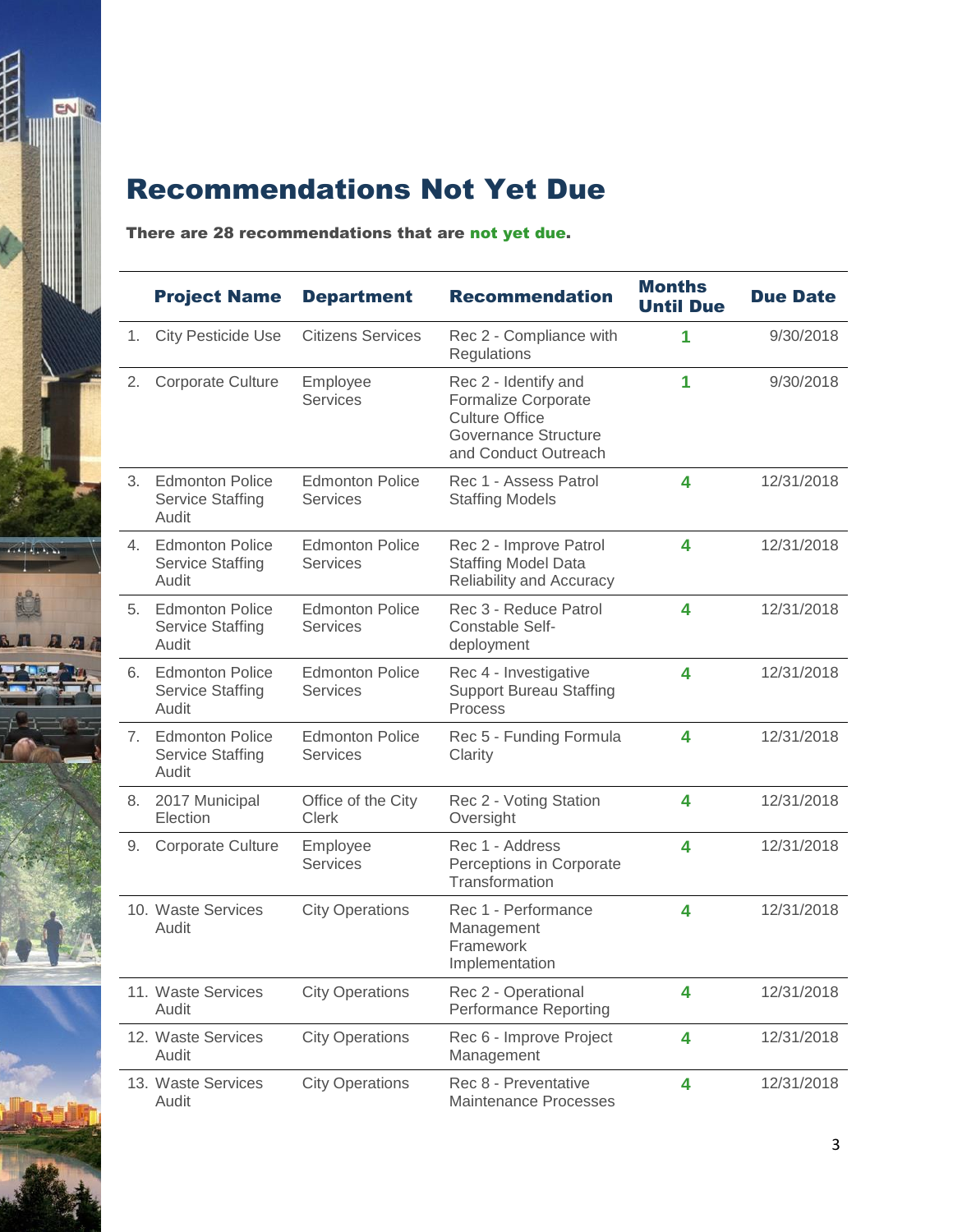| <b>Project Name</b>                                                    | <b>Department</b>                                       | <b>Recommendation</b>                                                                | <b>Months</b><br><b>Until Due</b> | <b>Due Date</b> |
|------------------------------------------------------------------------|---------------------------------------------------------|--------------------------------------------------------------------------------------|-----------------------------------|-----------------|
| 14. Current Planning<br>Reserve Audit                                  | Urban Form and<br>Corporate<br>Strategic<br>Development | Rec 1 - Document Roles<br>and Responsibilities                                       | 4                                 | 12/31/2018      |
| 15. Current Planning<br>Reserve Audit                                  | Urban Form and<br>Corporate<br>Strategic<br>Development | Rec 2 - Revise Policies<br>and Develop operational<br>Procedures                     | 4                                 | 12/31/2018      |
| 16. Affordable<br>Housing<br><b>Strategies Review</b>                  | <b>Citizens Services</b>                                | Rec 4 - Develop a<br>Performance<br>Management<br>Framework                          | 4                                 | 12/31/2018      |
| 17. Waste Services<br>Audit                                            | <b>City Operations</b>                                  | Rec 4 - Strategic Update                                                             | 6                                 | 2/28/2019       |
| 18. City Pesticide Use<br>Audit                                        | <b>Citizens Services</b>                                | Rec 3 - Public<br>Communications                                                     | $\overline{7}$                    | 3/31/2019       |
| 19. Affordable<br>Housing<br><b>Strategies Review</b>                  | <b>Citizens Services</b>                                | Rec 1 - Improve<br><b>Financial Tracking</b>                                         | $\overline{7}$                    | 3/31/2019       |
| 20. Affordable<br>Housing<br><b>Strategies Review</b>                  | <b>Citizens Services</b>                                | Rec 2 - Review<br>Developer Sponsored<br>Affordable Housing<br>Program               | $\overline{7}$                    | 3/31/2019       |
| 21. Affordable<br>Housing<br><b>Strategies Review</b>                  | <b>Citizens Services</b>                                | Rec 3 - Comply with<br><b>Grant and Other City</b><br><b>Contributions Directive</b> | $\overline{7}$                    | 3/31/2019       |
| 22. City Pesticide Use<br>Audit                                        | <b>City Operations</b>                                  | Rec 1 - Integrated Pest<br><b>Management Policy</b><br>Update                        | 10                                | 6/30/2019       |
| 23. Investment Policy<br><b>Review</b>                                 | Financial and<br>Corporate<br><b>Services</b>           | Rec 1 - Revise<br><b>Investment Policies</b>                                         | 10                                | 6/30/2019       |
| 24. Information<br>Technology-<br><b>Disaster Recovery</b><br>Planning | Financial and<br>Corporate<br><b>Services</b>           | Rec 2 - In Private                                                                   | 10                                | 6/30/2019       |
| 25. Affordable<br>Housing<br><b>Strategies Review</b>                  | <b>Citizens Services</b>                                | Rec 5 - Update Policies                                                              | 10                                | 6/30/2019       |
| 26. Current Planning<br><b>Reserve Audit</b>                           | Urban Form and<br>Corporate<br>Strategic<br>Development | Rec 3 - Review and<br><b>Assess Service Level</b><br>Performance                     | 16                                | 12/31/2019      |